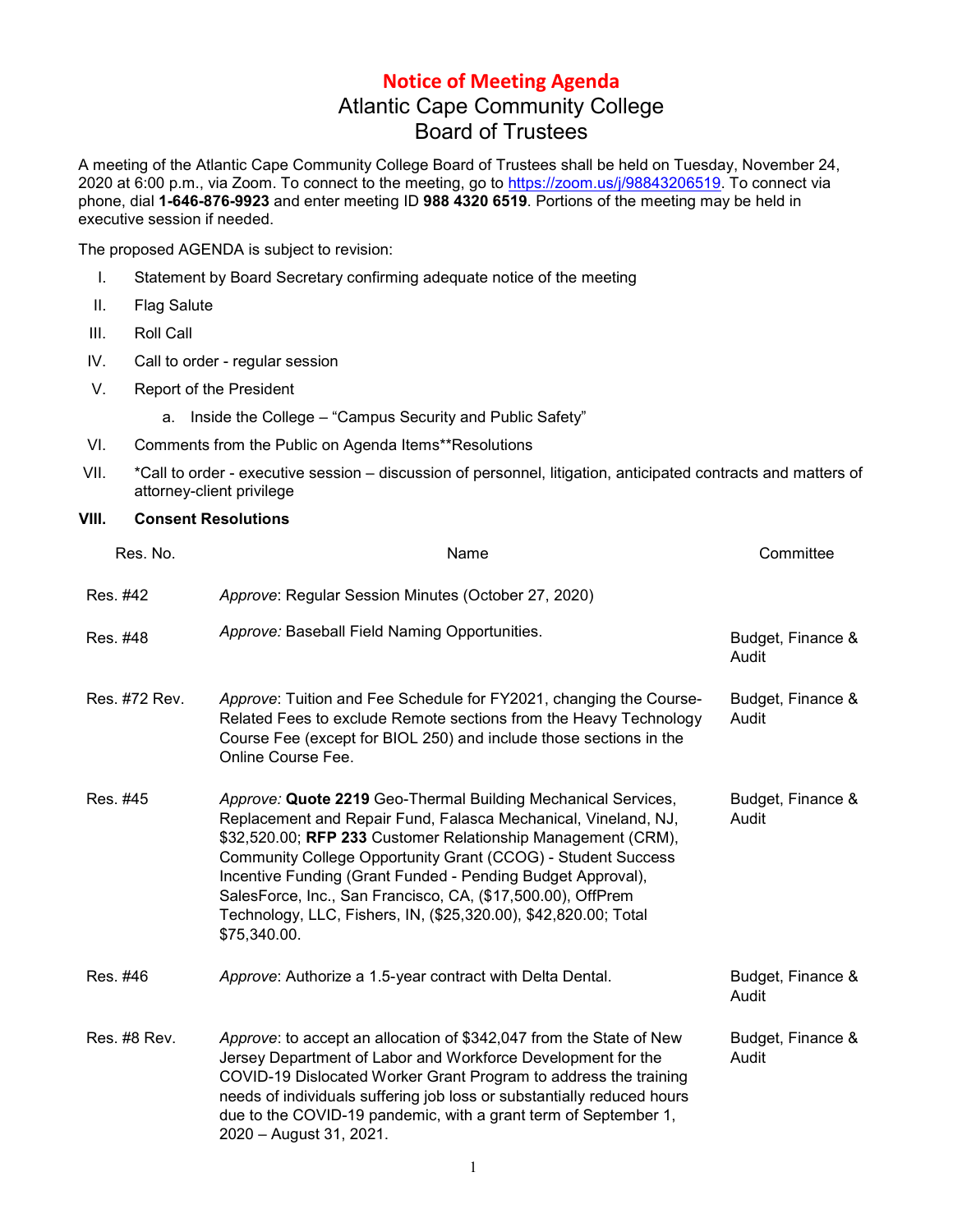| Res. No.                                                        | Name                                                                                                                                                                                                                                                                                                                                                                                                                                                                                                                                                                                       | Committee                  |
|-----------------------------------------------------------------|--------------------------------------------------------------------------------------------------------------------------------------------------------------------------------------------------------------------------------------------------------------------------------------------------------------------------------------------------------------------------------------------------------------------------------------------------------------------------------------------------------------------------------------------------------------------------------------------|----------------------------|
| Res. #26 Rev.                                                   | Approve: to participate as a subgrantee applicant in Rowan College of<br>South Jersey's application to the U.S. Department of Labor,<br><b>Employment and Training Administration's Strengthening Community</b><br>Colleges Training Grants Program to expand community colleges'<br>ability to meet labor market demand for a skilled workforce, accepting<br>an allocation of \$822,192 over the grant term of 48 months with an<br>anticipated start date of January 1, 2021.                                                                                                           | Budget, Finance &<br>Audit |
| Res. #95 Rev.                                                   | Approve: to accept an additional \$2,242 for a total allocation of<br>\$194,701 from the Higher Education Emergency Relief Fund -<br>Strengthening Institutions Program (CFDA Number 84.425M) over the<br>grant term of May 6, 2020 - May 5, 2021.                                                                                                                                                                                                                                                                                                                                         | Budget, Finance &<br>Audit |
| Res. #50                                                        | Approve: to submit an application to and accept an allocation from the<br>New Jersey Office of the Secretary of Higher Education for the Student<br>Success Incentive Funding to County Colleges to Support the Goals of<br>the Community College Opportunity Grant (CCOG) Program,<br>requesting a grant of up to \$265,000 with a grant term of July 1, 2020 -<br>June 30, 2021.                                                                                                                                                                                                         | Budget, Finance &<br>Audit |
| Res. #52                                                        | Approve: to enter into a Memorandum of Understanding with NJCCC<br>and the Office of the Secretary of Higher Education for the<br>implementation of the College Readiness Now VII Project, with a grant<br>award of \$36,929 and a grant term of December 2020 - August 20,<br>2021.                                                                                                                                                                                                                                                                                                       | Budget, Finance &<br>Audit |
| Res. #15A                                                       | Approve: to submit an application to and accept an allocation of<br>\$849,664.28 from the Office of the Secretary of Higher Education<br>(OSHE) for the Coronavirus Relief Fund (CRF).                                                                                                                                                                                                                                                                                                                                                                                                     | Budget, Finance &<br>Audit |
| Res. #54                                                        | <b>Executive Session</b>                                                                                                                                                                                                                                                                                                                                                                                                                                                                                                                                                                   |                            |
| <b>Budget Report</b><br>IX.<br>Х.<br><b>Regular Resolutions</b> |                                                                                                                                                                                                                                                                                                                                                                                                                                                                                                                                                                                            |                            |
| Res. No.                                                        | Name                                                                                                                                                                                                                                                                                                                                                                                                                                                                                                                                                                                       | Committee                  |
| Res. #2                                                         | FY20 Draft Financial Statement for twelve months ended June 30,<br>2020 as of November 12, 2020.                                                                                                                                                                                                                                                                                                                                                                                                                                                                                           | Budget, Finance &<br>Audit |
| Res. #43                                                        | FY21 Financial Statement for four months ended October 31,<br>2020.                                                                                                                                                                                                                                                                                                                                                                                                                                                                                                                        | Budget, Finance &<br>Audit |
| Res. #51                                                        | Approve: to submit an application to the NJ Office of the Secretary<br>of Higher Education for the Securing Our Children's Future Bond<br>Act - County College Career and Technical Education Program<br>Expansion Grant program, requesting a grant of \$4 million with a<br>25% match from non-state sources, in order to construct and/or<br>expand classrooms, laboratories, libraries, computer facilities, and<br>other academic structures to increase Career and Technical<br>Education (CTE) program capacity, with a grant term of<br>approximately June 1, 2021 - May 31, 2022. | Budget, Finance &<br>Audit |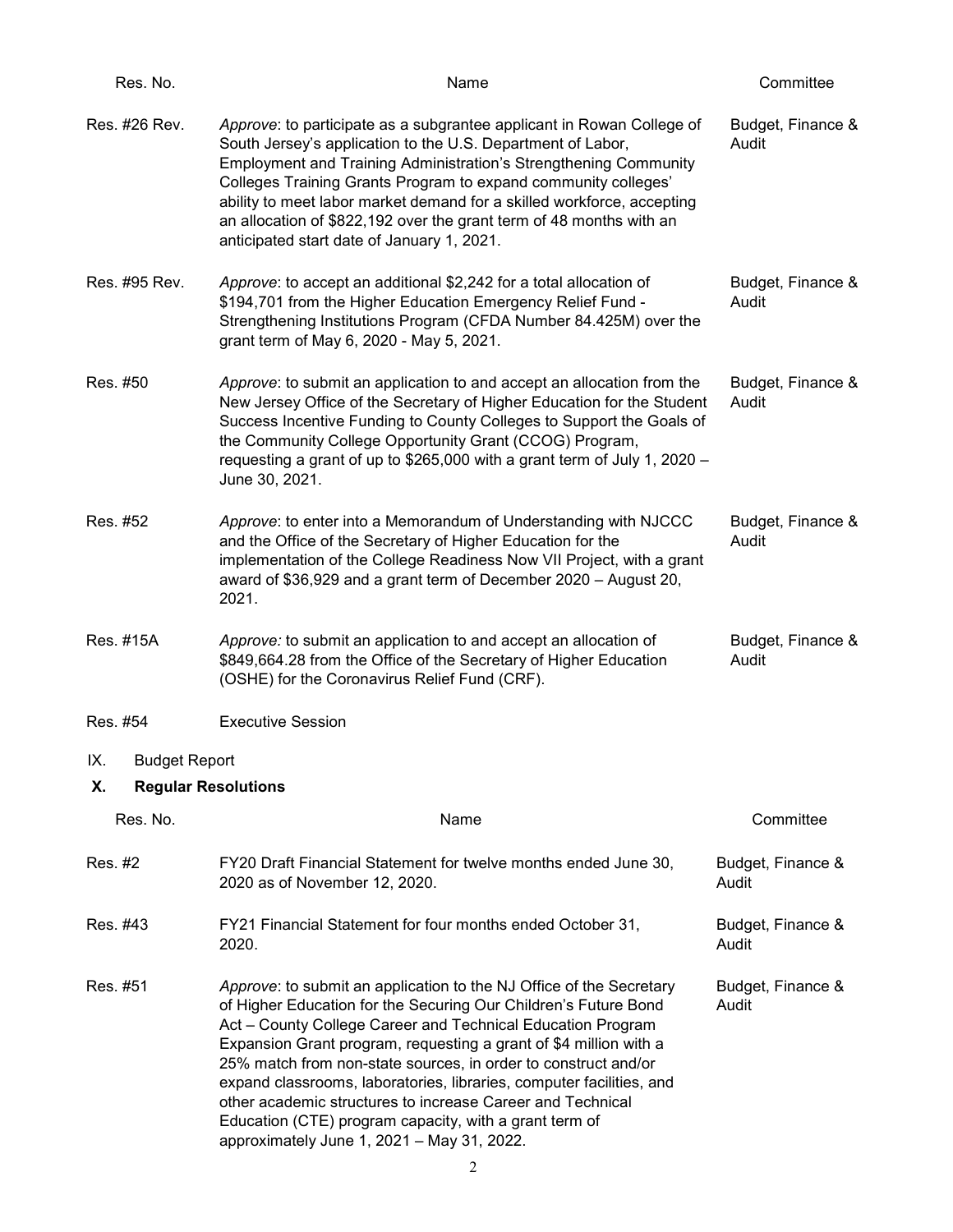|          | Res. No.                                    | Name                                                                                                                                                                                                                                                                                                                                                                                                                                                                                                                                                          | Committee                        |
|----------|---------------------------------------------|---------------------------------------------------------------------------------------------------------------------------------------------------------------------------------------------------------------------------------------------------------------------------------------------------------------------------------------------------------------------------------------------------------------------------------------------------------------------------------------------------------------------------------------------------------------|----------------------------------|
| Res. #53 |                                             | Approve: Transfer of \$333,500 from the FY20 year-end unrestricted<br>fund balance to the unrestricted Plant Fund.                                                                                                                                                                                                                                                                                                                                                                                                                                            | Budget, Finance &<br>Audit       |
| Res. #44 |                                             | Approve: Appointments - Kim Weber, Senior Clerk, Perishable<br>Storeroom, at a salary of \$32,352 effective November 30, 2020;<br>Apryl Johnson, Administrative Assistant, Worthington Atlantic City<br>Campus, at a salary of \$40,000 effective November 30, 2020; Aigner<br>Holmes, Assistant Director, Center for Student Success/Director EOF<br>at a salary of \$65,636 effective after November 30, 2020; Anthony<br>Esposito, Assistant Professor, Small UAS Aircraft Instructor at a<br>salary of \$56,625 effective January 1, 2021 (Grant Funded). | Personnel & Board<br>Development |
|          |                                             | Extension of Appointment - Kasey Dunlap, extension of appointment<br>as temporary fulltime Financial Aid Specialist through February 5,<br>2021.                                                                                                                                                                                                                                                                                                                                                                                                              |                                  |
|          |                                             | Promotion - April Wolff, promoted from Information Technology<br>Technician to Network Specialist at a salary of \$38,367 effective<br>November 30, 2020.                                                                                                                                                                                                                                                                                                                                                                                                     |                                  |
|          |                                             | Reclassification/Salary Change - Josh Carroll, Master Technician,<br>Instructional Technology is recommended for Reclassification in<br>salary only with a 5% increase from \$63,407 to \$66,577 effective<br>December 1, 2020 with a stipend equal to 5% of salary prorated from<br>July 2020 to November 30, 2020.                                                                                                                                                                                                                                          |                                  |
|          |                                             | Resignation - Michele Trageser, Executive Director of Human<br>Resources, effective on or before January 31, 2021.                                                                                                                                                                                                                                                                                                                                                                                                                                            |                                  |
|          | Res. #44A                                   | Acknowledge: retirement of Regina Van Epps, Associate Professor,<br>English, effective January 1, 2021.                                                                                                                                                                                                                                                                                                                                                                                                                                                       | Personnel & Board<br>Development |
|          | Res. #44B                                   | Acknowledge: retirement of Charita McClain, Human Resources<br>Administrative Secretary, effective January 1, 2021.                                                                                                                                                                                                                                                                                                                                                                                                                                           | Personnel & Board<br>Development |
|          | Res. #44C                                   | Acknowledge: retirement of Jed Soifer, Associate Professor of<br>Physics and Mathematics, effective January 1, 2021.                                                                                                                                                                                                                                                                                                                                                                                                                                          | Personnel & Board<br>Development |
| Res. #47 |                                             | Honorary: To congratulate Trustee Brian Lefke on reaching the<br>milestone of 25 years of service on the Board and for receiving the<br>New Jersey Council of County College's Trustee Spotlight Award;<br>extend appreciation for his many contributions to the Board, the<br>College, and its students; and thank him for his continued service and<br>support of Atlantic Cape.                                                                                                                                                                            | Personnel & Board<br>Development |
| XI.      |                                             | <b>Committee Reports: Discussion/Questions</b>                                                                                                                                                                                                                                                                                                                                                                                                                                                                                                                |                                  |
|          | P&BD- Cunningham Ruiz Bill<br>а.            |                                                                                                                                                                                                                                                                                                                                                                                                                                                                                                                                                               |                                  |
| XII.     |                                             | Report of the Atlantic Cape Foundation                                                                                                                                                                                                                                                                                                                                                                                                                                                                                                                        |                                  |
| XIII.    | Report of the NJ Council of County Colleges |                                                                                                                                                                                                                                                                                                                                                                                                                                                                                                                                                               |                                  |
| XIV.     | <b>Other Business</b>                       |                                                                                                                                                                                                                                                                                                                                                                                                                                                                                                                                                               |                                  |
| XV.      | Comments from the Public                    |                                                                                                                                                                                                                                                                                                                                                                                                                                                                                                                                                               |                                  |

3

XVI. Adjournment